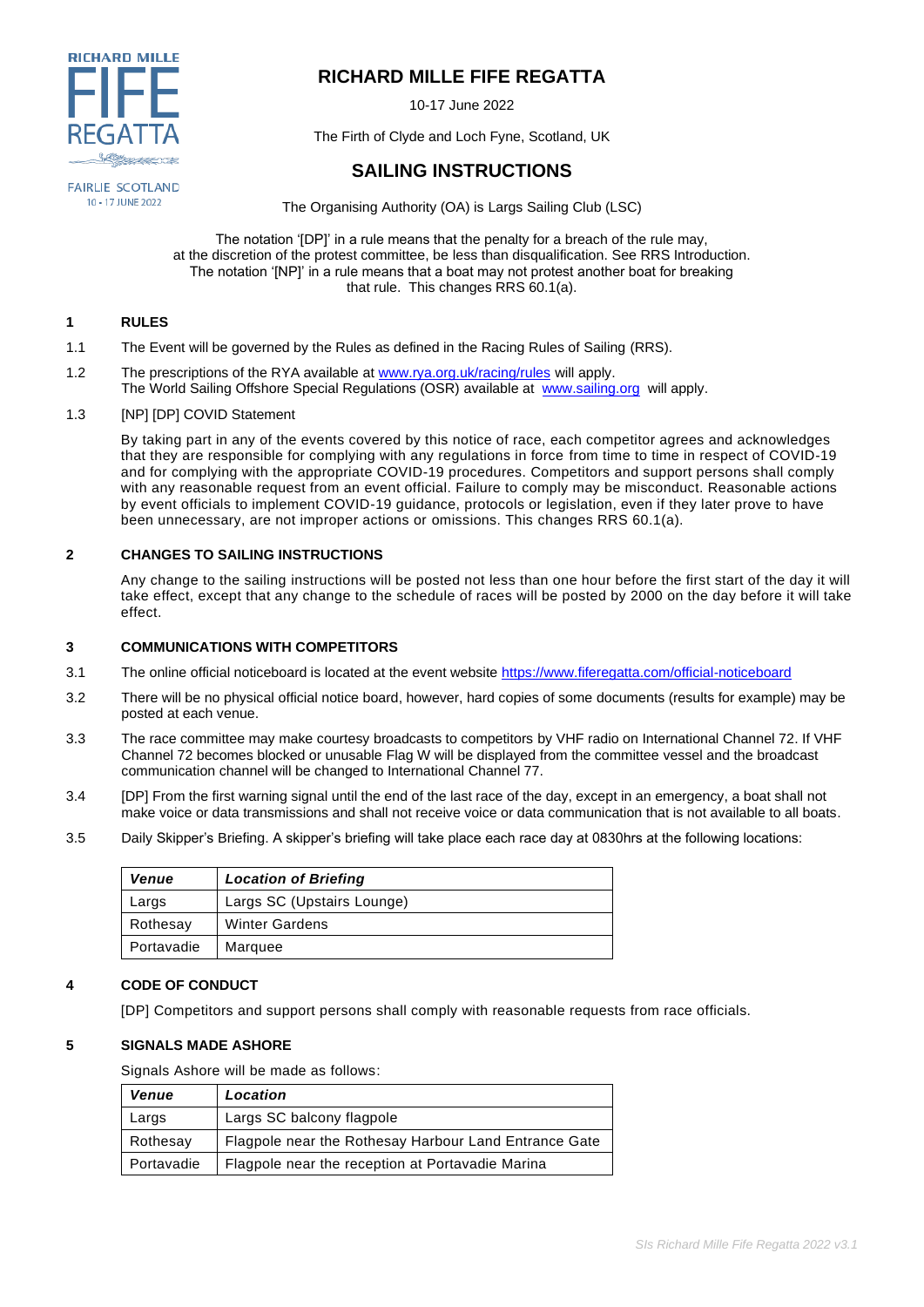## **6 SCHEDULE OF RACES**

| <b>Date</b>         | <b>Activity</b>                                   | <b>Number of</b><br>Races | <b>End of Day Berthing or</b><br><b>Anchorage Location</b> |
|---------------------|---------------------------------------------------|---------------------------|------------------------------------------------------------|
| Saturday 11 JUN 22  | Race Round Cumbrae Islands                        |                           | Largs Yacht Haven                                          |
| Sunday 12 JUN 22    | Race from Largs to Rothesay                       |                           | Rothesay                                                   |
| Monday 13 JUN 22    | Reserve Day                                       |                           | Rothesay                                                   |
| Tuesday 14 JUN 22   | Parade of Sail to Kames and<br>Race to Portavadie |                           | Portavadie                                                 |
| Wednesday 15 JUN 22 | Reserve Day                                       |                           | Portavadie                                                 |
| Thursday 16 JUN 22  | Race to Largs                                     |                           | Largs Yacht Haven                                          |
| Friday 17 JUN 22    | Race the "Kings Course"                           |                           | Largs Yacht Haven                                          |

- 6.1 The scheduled time of the warning signal for the first race of each day is 1025, except for the race to Portavadie (Tuesday 14 June) when the scheduled time of the first warning signal is 1230. This changes the schedule published in the Notice of Race.
- 6.2 To alert boats that a race or sequence of races will begin soon, the orange starting line flag will be displayed with one sound at least five minutes before the first warning signal of the day is made.
- 6.3 On the last scheduled day of racing no warning signal will be made after 1400.

## **7 CLASS FLAGS**

7.1 Class flags shall be supplied by the OA and are:

| Class   | Flaq                     |
|---------|--------------------------|
| Class 1 | White Fife Regatta Flag  |
| Class 2 | Blue Fife Regatta Flag   |
| Class 3 | Yellow Fife Regatta Flag |

7.2 [DP][NP] Where possible competitors should display their class flag from their starboard shroud or backstay.

## **8 RACING AREAS**

Please see the attached Appendices for details specific to each venue.

## **9 COURSES**

Please see the attached Appendices for details specific to each venue.

## **10 MARKS**

Please see the attached Appendices for details specific to each venue.

## **11 OBSTRUCTIONS**

Please see the attached Appendices for details specific to each venue.

## **12 THE START**

- 12.1 Races will be started using RRS 26 with the warning signal made 5 minutes before the starting signal.
- 12.2 The starting line is described in the attached Appendices.
- 12.3 [DP] [NP] When a yellow inflatable mark is laid near the committee boat approximately on the starting line, it is a starting limit mark that should be left on the same side as the nearby committee boat. Boats that do pass between the yellow mark and the committee vessel may be subject to protest by the race committee.
- 12.4 RRS 29.1 shall not apply. A boat that is identified as OCS at her starting signal, and has complied with SI12.5, shall receive a time penalty without a hearing (see SI 15 below). OCS boats should not attempt to return and restart as this will not remove the penalty, OCS boats that are eligible for, and have received, the starting time penalty shall be deemed to have started correctly. No individual recall signals will be made nor will any VHF announcement of OCS boats be made. This changes RRS 29.1, RRS 63.1 and RRS A5.
- 12.5 Boats that cross the starting line more than 20 seconds before their starting signal, and continue around the race course, shall not be eligible for the OCS time penalty and shall be scored "Did Not Start (DNS)".
- 12.6 [DP][NP] Boats whose preparatory signal has not been made shall avoid the starting area.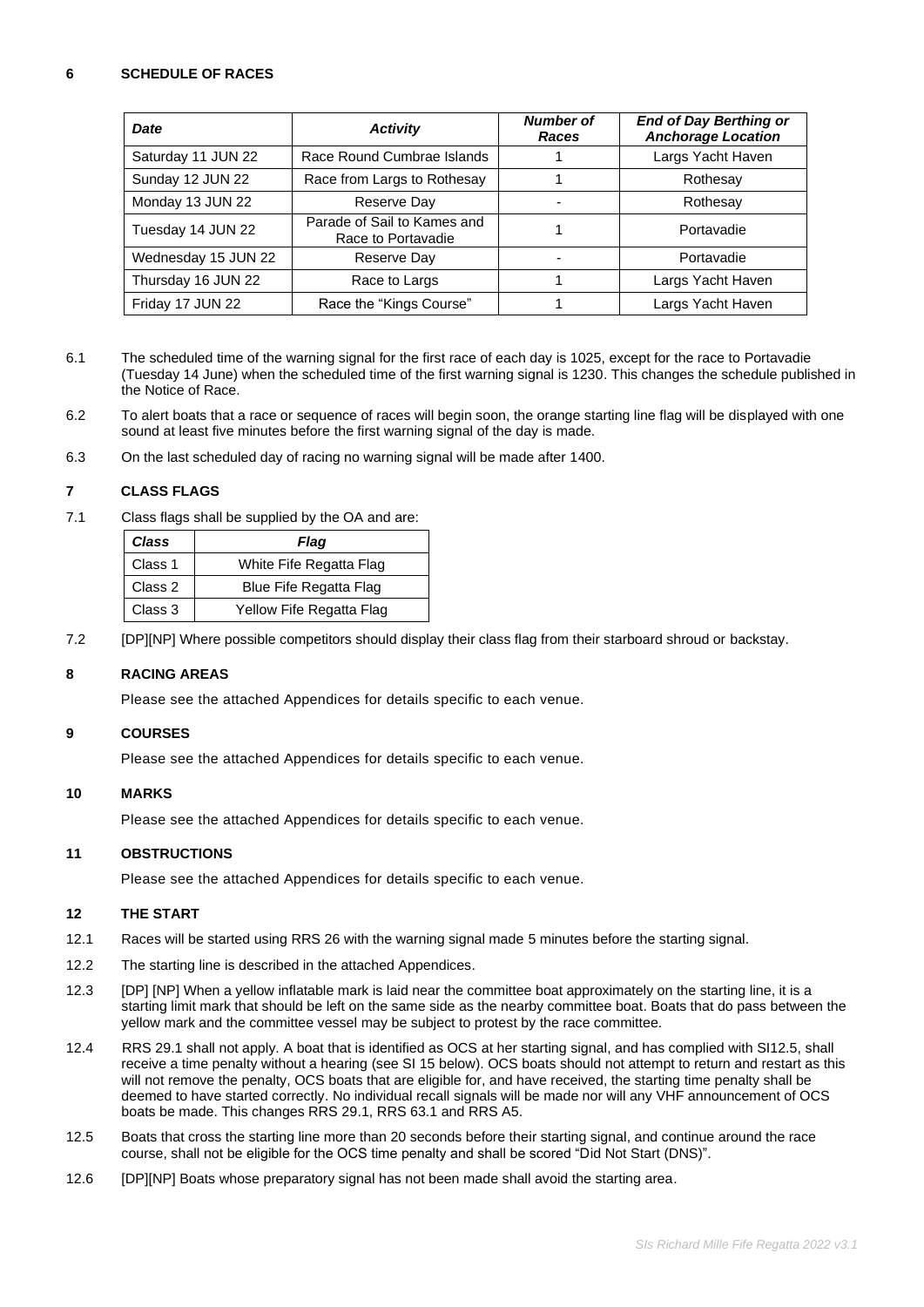## **13 CHANGE OF THE NEXT LEG OF THE COURSE – Not applicable at this event.**

## **14 THE FINISH**

The finishing line is described in the attached Appendices.

#### **15 PENALTY SYSTEM**

- 15.1 A boat that is identified as OCS at her starting signal shall receive, without a hearing, a time penalty of 3% of her elapsed time rounded up or down to the nearest second. This changes RRS 63.1, RRS A5 and RRS A10.
- 15.2 A boat that attempts to start more than 20 seconds before her starting signal shall be scored, without a hearing, "Did Not Start (DNS)".
- 15.3 RRS 44.1, 44.2, 44.3 shall not apply. A boat that may have broken a rule of RRS Part 2 or RRS 31 may take a time penalty unless she has caused serious damage or injury, in which case she shall retire. The penalty shall be 2% of her elapsed time rounded up or down to the nearest second. A boat taking such a penalty shall inform the race committee as soon as possible after finishing racing for the day. This Changes RRS 44.

#### **16 TIME LIMITS AND TARGET TIMES**

The time limit shall be 1700 on each race day for all classes, Except for the race to Portavadie (Tuesday 14 June) when the time limit shall be 1800. Boats failing to finish within the time limit will be scored "Did Not Finish (DNF)". This changes RRS 35.

## **17 HEARING REQUESTS**

- 17.1 The protest time limit for each Class is 90 minutes after the last boat in that class finishes the last race of the day or the race committee signals no more racing today, whichever is later. Competitors intending to protest should notify the Race Committee by VHF as soon as reasonably possible.
- 17.2 Notices will be posted no later than 120 minutes after the protest time limit to inform competitors of hearings in which they are parties or named as witnesses. Hearings may be held virtually; more information on the procedure is available on the Event Website.

## **18 SCORING**

- 18.1 One race is required to be completed to constitute a series.
	- a) When fewer than 4 races have been completed, a boat's series score will be the total of her race scores.
	- b) When 4 or more races have been completed, a boat's series score will be the total of her race scores excluding her worst score.
- 18.2 Results will be calculated using the KLR Formula rating system.

## **19 SAFETY REGULATIONS**

19.1 [NP] [DP] Clydeport Operations Limited Restrictions.

NARROW CHANNELS. Attention is drawn to the International Regulations for the prevention of collisions at sea, 1972. Particular notice shall be taken of Rule 9b which states that "a vessel of less than 20m in length or a sailing vessel shall not impede the passage of a vessel which can safely navigate only within a narrow channel or fairway". Whilst racing or on a passage in the Firth of Clyde north of Cumbrae Head yachts must regard any such recommended channels as a "Narrow Channel" within the meaning of the IRPCS 9b.

Furthermore, Clydeport Operations Limited has decreed that any waters in the Firth of Clyde where vessels by virtue of their size, draught, speed or proximity to land, hazards and other vessels are unable to manoeuvre freely must be regarded as a "Narrow Channel". Whilst racing any yacht which is unable for reasons of lack of wind or other cause, to sail clear of a large power-driven vessel shall start her engine and/or paddle in order to clear and thereafter shall report full details to the Race Committee.

Competitors are reminded of the Clydeport Operations Limited Byelaw which prohibits yachts and other craft from manoeuvring within 100m of any ferry terminal. Particular regard should be paid to this when in the vicinity of the Caledonian Macbrayne facilities at Largs, Cumbrae, Wemyss Bay, Colintraive and Portavadie.

19.2 [NP] [DP] A boat that retires from a race shall notify the race committee at the first reasonable opportunity.

## **20 REPLACEMENT OF CREW OR EQUIPMENT**

Substitution of the registered person in charge during the series is not permitted without prior written approval of the Race Committee.

#### **21 EQUIPMENT AND MEASUREMENT CHECKS**

21.1 A boat or equipment may be inspected at any time for compliance with the class rules, notice of race and sailing instructions. The fact that race officials may conduct inspections of a boat does not reduce the responsibilities of each competitor set out in the notice of race.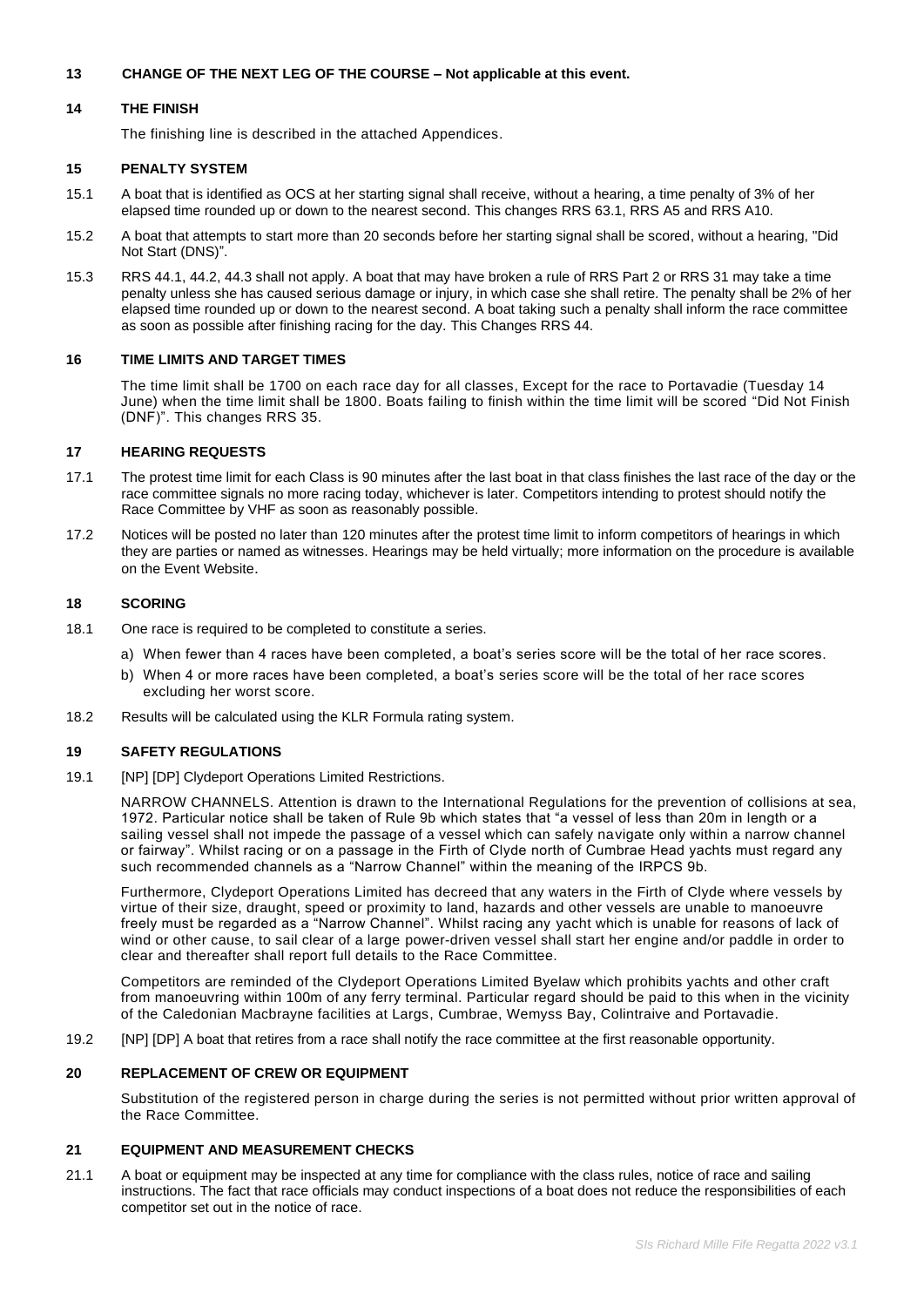21.2 [DP] When instructed by a race official on the water, a boat shall proceed to a designated area for inspection.

## **22 SUPPLIED BOATS – Not applicable at this event.**

#### **23 OFFICIAL VESSELS**

Official Vessels shall be marked with an Orange official Fife Regatta flag.

#### **24 SUPPORT TEAMS**

[DP] [NP] Support boats shall be registered with the OA and marked with a Green official Fife Regatta flag.

## **25 TRASH DISPOSAL**

Trash shall be disposed of in the appropriate places when ashore.

#### **26 BERTHING**

[DP] Boats shall be kept in their assigned places in the harbour.

## **27 HAUL OUT RESTRICTIONS**

[DP] Boats shall not be hauled out during the event except with and according to the terms of prior written permission of the race committee.

## **28 DIVING EQUIPMENT AND PLASTIC POOLS**

[DP] Underwater breathing apparatus, face masks, snorkels and plastic pools or their equivalent shall not be used around keelboats between the preparatory signal of the first race and the end of the Event except with the prior written approval of the race committee.

#### **29 PRIZES**

Prizes will be awarded at the discretion of Fife Regatta Ltd.

#### **30 RISK STATEMENT**

30.1 Rule 3 of the Racing Rules of Sailing states: "The responsibility for a boat's decision to participate in a race or to continue racing is hers alone".

Sailing is by its nature an unpredictable sport and therefore inherently involves an element of risk. By taking part in the event, each competitor agrees and acknowledges that:

- a) They are aware of the inherent element of risk involved in the sport and accept responsibility for the exposure of themselves, their crew and their boat to such inherent risk whilst taking part in the event;
- b) They are responsible for the safety of themselves, their crew, their boat and their other property whether afloat or ashore;
- c) They accept responsibility for any injury, damage or loss to the extent caused by their own actions or omissions;
- d) Their boat is in good order, equipped to sail in the event and they are fit to participate;
- e) The provision of a race management team, patrol boats and other officials and volunteers by the event organiser does not relieve them of their own responsibilities;
- f) The provision of patrol boat cover is limited to such assistance, particularly in extreme weather conditions, as can be practically provided in the circumstances;
- g) It is their responsibility to familiarise themselves with any risks specific to this venue or this event drawn to their attention in any rules and information produced for the venue or event and to attend any safety briefing held for the event.

#### **31 INSURANCE**

Each participating boat shall be insured with valid third-party liability insurance with a minimum cover of £3,000,000 per incident or the equivalent.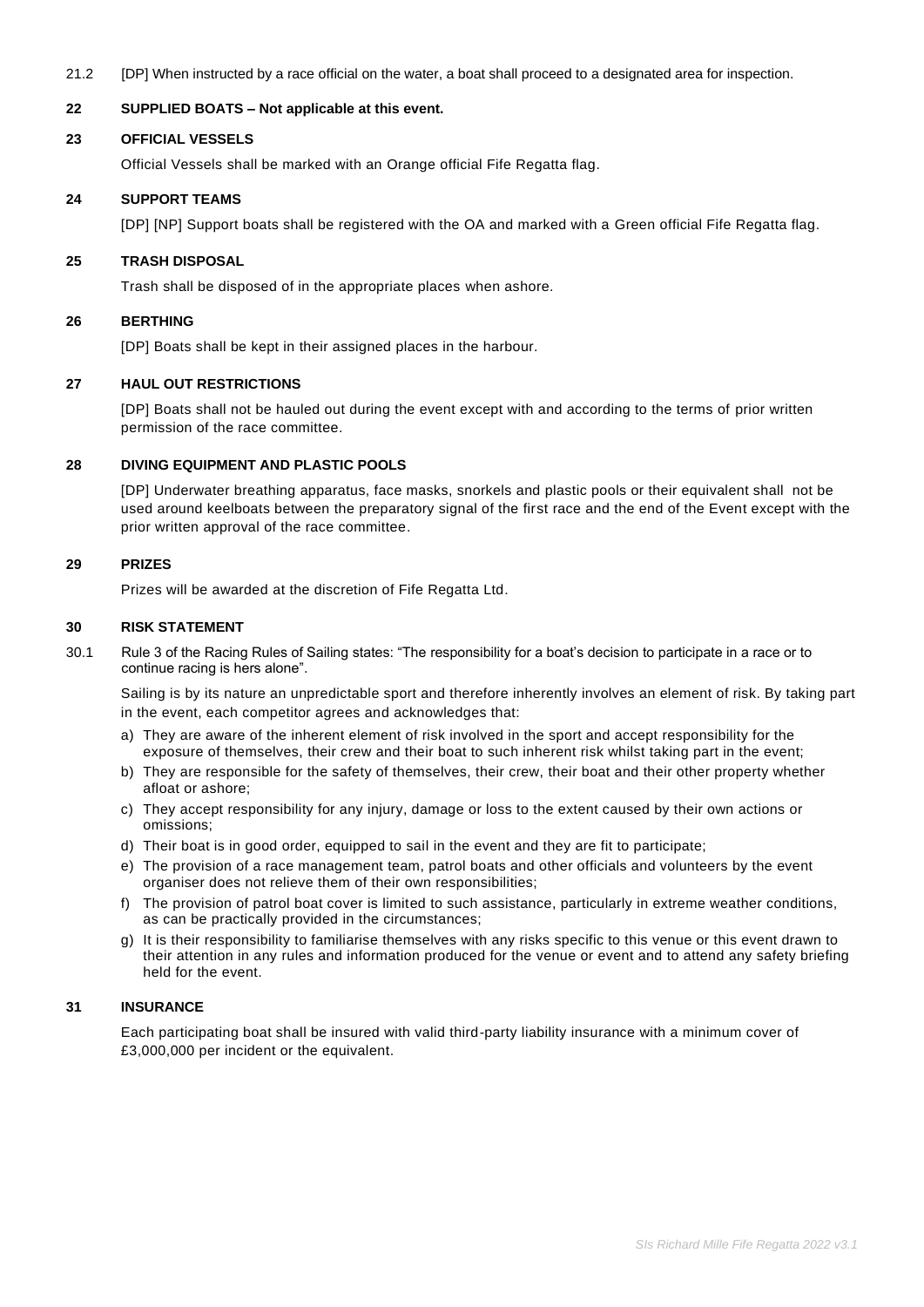# **Appendix A - THE CUMBRAE RACE**

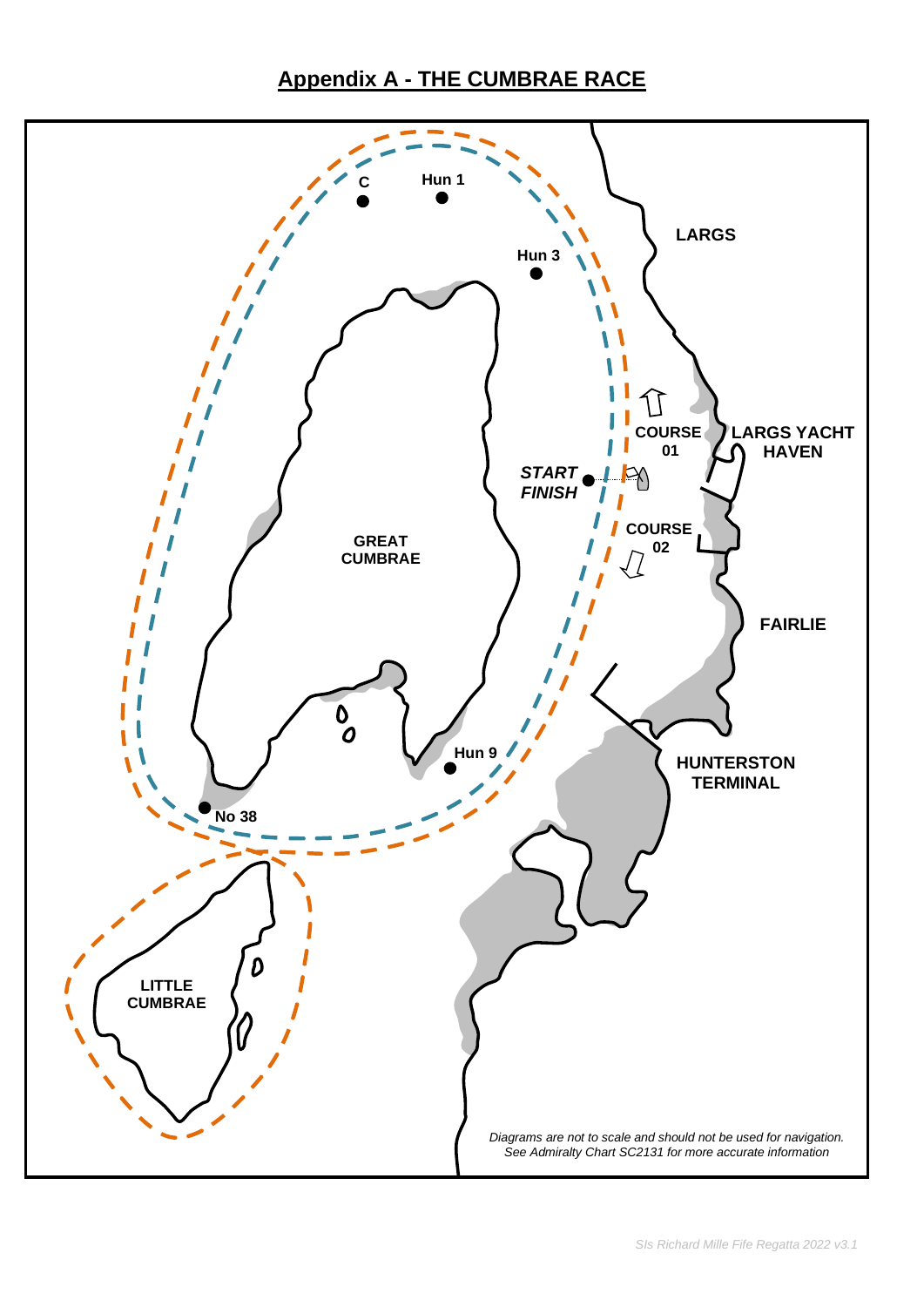# **A1. THE START**

A1.1 The starting line shall be between the mast displaying an orange flag on the committee vessel, anchored near Largs Yacht Haven, and an orange inflatable race mark.

 $\mathsf{r}$ 

٦

# **A2. THE COURSE**

A2.1 The course to be sailed shall be indicated by a yellow number on a black background displayed on the committee vessel.

# A2.2 **COURSE 01**.

 $\overline{1}$ 

| CLASSES 1 and 2 ONLY                                                                        |                         | <b>CLASS 3 ONLY</b>                                                      |                         |  |
|---------------------------------------------------------------------------------------------|-------------------------|--------------------------------------------------------------------------|-------------------------|--|
| A figure of eight around Great and Little Cumbrae<br>Islands - North About (approx. 15.5nm) |                         | A single lap around Great Cumbrae Island<br>- North About (approx. 11nm) |                         |  |
| <b>Mark</b>                                                                                 | <b>Direction</b>        | Mark                                                                     | <b>Direction</b>        |  |
| Start/Finish Line                                                                           | Cross<br>South to North | Start/Finish Line                                                        | Cross<br>South to North |  |
| "Hun3" Nav Buoy (red)                                                                       | Pass to PORT            | "Hun3" Nav Buoy (red)                                                    | Pass to PORT            |  |
| "Hun1" Nav Buoy (yellow)                                                                    | Pass to PORT            | "Hun1" Nav Buoy (yellow)                                                 | Pass to PORT            |  |
| "C" Nav Buoy (green)                                                                        | Pass to PORT            | "C" Nav Buoy (green)                                                     | Pass to PORT            |  |
| "No 38" South Cardinal Buoy                                                                 | Pass to PORT            | "No 38" South Cardinal Buoy                                              | Pass to PORT            |  |
| Little Cumbrae Island<br>(rounding mark)                                                    | Pass to STARBOARD       | "Hun 9" Nav Buoy (red)                                                   | Pass to PORT            |  |
| "Hun 9" Nav Buoy (red)                                                                      | Pass to PORT            | Start/Finish Line                                                        | Cross<br>South to North |  |
| Start/Finish Line                                                                           | Cross<br>South to North |                                                                          |                         |  |

| 2 ONLY<br>and Little Cumbrae<br>pprox. 15.5nm) | <b>CLASS 3 ONLY</b><br>A single lap around Great Cumbrae Island<br>- North About (approx. 11nm) |                         |  |
|------------------------------------------------|-------------------------------------------------------------------------------------------------|-------------------------|--|
| <b>Direction</b>                               | Mark                                                                                            | <b>Direction</b>        |  |
| Cross<br>South to North                        | Start/Finish Line                                                                               | Cross<br>South to North |  |
| Pass to PORT                                   | "Hun3" Nav Buoy (red)                                                                           | Pass to PORT            |  |
| Pass to PORT                                   | "Hun1" Nav Buoy (yellow)                                                                        | Pass to PORT            |  |
| Pass to PORT                                   | "C" Nav Buoy (green)                                                                            | Pass to PORT            |  |
| Pass to PORT                                   | "No 38" South Cardinal Buoy                                                                     | Pass to PORT            |  |
| Pass to STARBOARD                              | "Hun 9" Nav Buoy (red)                                                                          | Pass to PORT            |  |
| Pass to PORT                                   | Start/Finish Line                                                                               | Cross<br>South to North |  |
| $\sim$ $\sim$                                  |                                                                                                 |                         |  |

# A2.3 **COURSE 02**.

| CLASSES 1 and 2 ONLY<br>A figure of eight around Great and Little Cumbrae<br>Islands - South About (approx. 15.5nm) |                      | CLASS 3 ONLY<br>A single lap around Great Cumbrae Island<br>- South About (approx. 11nm) |                      |
|---------------------------------------------------------------------------------------------------------------------|----------------------|------------------------------------------------------------------------------------------|----------------------|
| Mark                                                                                                                | <b>Direction</b>     | Mark                                                                                     | <b>Direction</b>     |
| Start/Finish Line                                                                                                   | Cross North to South | <b>Start/Finish Line</b>                                                                 | Cross North to South |
| "Hun 9" Nav Buoy (red)                                                                                              | Pass to STARBOARD    | "Hun 9" Nav Buoy (red)                                                                   | Pass to STARBOARD    |
| Little Cumbrae Island<br>(rounding mark)                                                                            | Pass to PORT         | "No 38" South Cardinal Buoy                                                              | Pass to STARBOARD    |
| "No 38" South Cardinal Buoy                                                                                         | Pass to STARBOARD    | "C" Nav Buoy (green)                                                                     | Pass to STARBOARD    |
| "C" Nav Buoy (green)                                                                                                | Pass to STARBOARD    | "Hun1" Nav Buoy (yellow)                                                                 | Pass to STARBOARD    |
| "Hun1" Nav Buoy (yellow)                                                                                            | Pass to STARBOARD    | "Hun3" Nav Buoy (red)                                                                    | Pass to STARBOARD    |
| "Hun3" Nav Buoy (red)                                                                                               | Pass to STARBOARD    | Start/Finish Line                                                                        | Cross North to South |
| Start/Finish Line                                                                                                   | Cross North to South |                                                                                          |                      |

| <b>CLASS 3 ONLY</b><br>A single lap around Great Cumbrae Island<br>- South About (approx. 11nm) |                      |  |
|-------------------------------------------------------------------------------------------------|----------------------|--|
| Mark                                                                                            | <b>Direction</b>     |  |
| Start/Finish Line                                                                               | Cross North to South |  |
| "Hun 9" Nav Buoy (red)                                                                          | Pass to STARBOARD    |  |
| "No 38" South Cardinal Buoy                                                                     | Pass to STARBOARD    |  |
| "C" Nav Buoy (green)                                                                            | Pass to STARBOARD    |  |
| "Hun1" Nav Buoy (yellow)                                                                        | Pass to STARBOARD    |  |
| "Hun3" Nav Buoy (red)                                                                           | Pass to STARBOARD    |  |
| Start/Finish Line                                                                               | Cross North to South |  |
|                                                                                                 |                      |  |

## **A3. THE FINISH**

- A3.1 The finishing line shall be between the mast displaying a blue flag on the committee vessel and an orange inflatable race mark.
- A3.2 Lap times shall be recorded and may be used to calculate results in the event of boats not completing the full course.
- A3.3 **SHORTENED COURSE**: The course may be shortened at any mark of the course in accordance with RRS 32.2 or, in addition, at an inflatable buoy (that is not necessarily a pre-defined mark of the course) laid specifically for shortening the course. In the event of a shortened course boats shall finish between a committee vessel displaying flag "S" and the adjacent mark.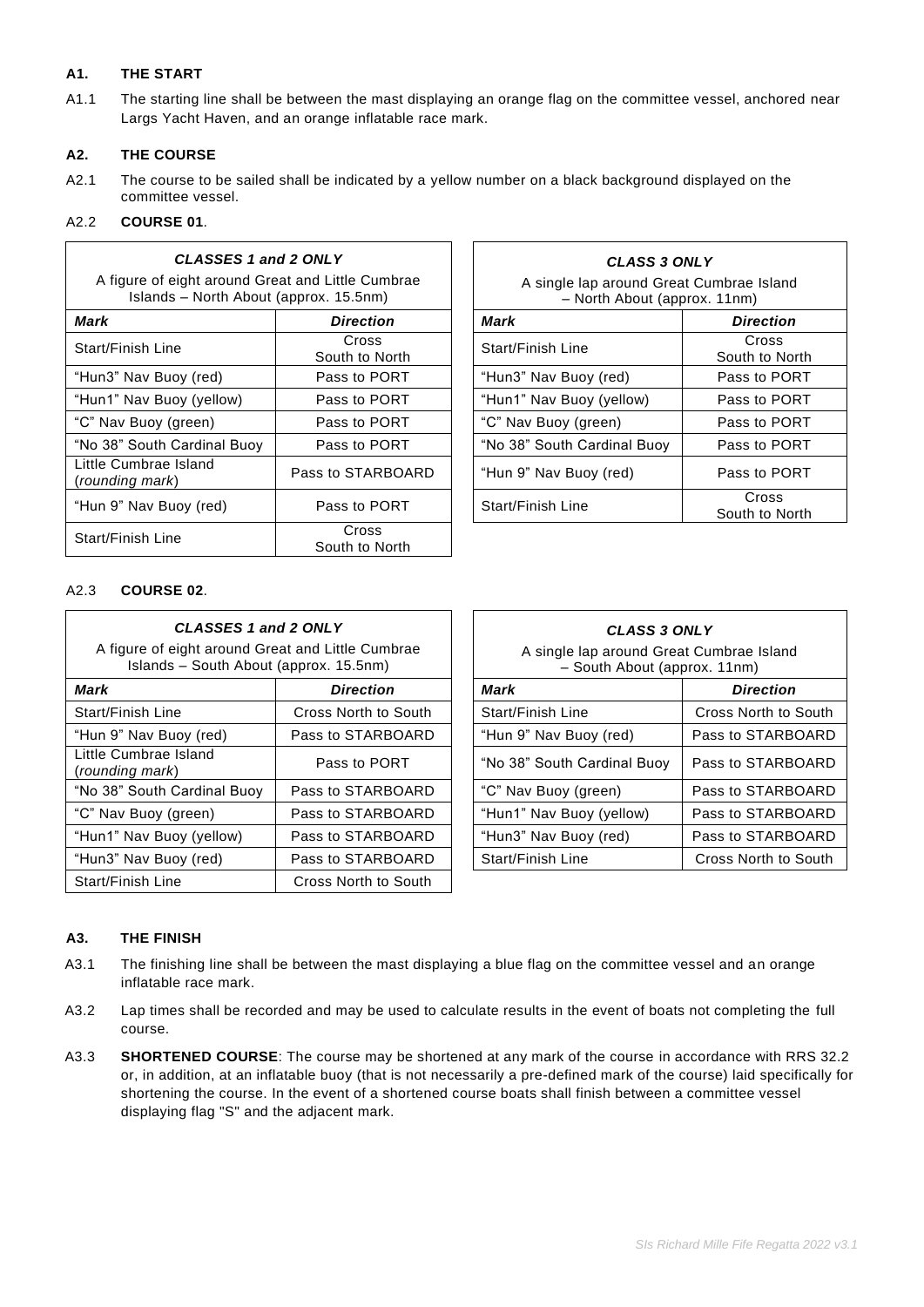# **Appendix B - THE ROTHESAY RACE**



*Diagrams are not to scale and should not be used for navigation. See Admiralty Chart SC2131 for more accurate information*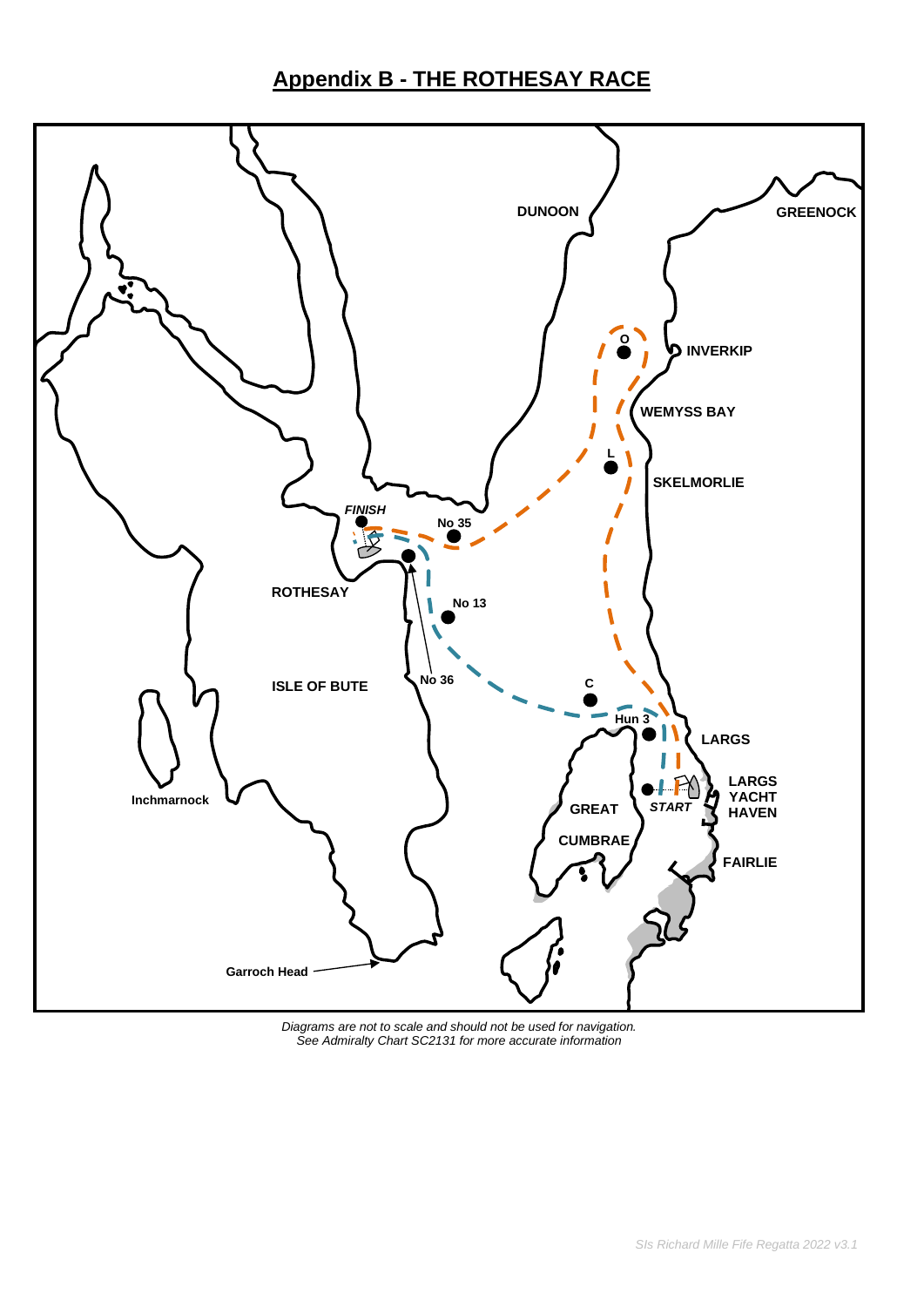# **B1. THE START**

B1.1 The starting line will be between a staff displaying an orange flag on the committee vessel, anchored off Largs Yacht Haven, and an orange inflatable mark towards the Great Cumbrae Shore.

# **B2. THE COURSE**

B2.1 **CLASS 1 and CLASS 2 only**: Largs to Rothesay via Inverkip (approx. 15.5nm)

| Mark                            | <b>Direction</b>     |
|---------------------------------|----------------------|
| Start                           | Cross South to North |
| "Hun 3" Navigation Buoy (red)   | Pass to PORT         |
| "L" Navigation Buoy (red)       | Pass to PORT         |
| "O" Navigation Buoy (green)     | Pass to PORT         |
| "No 35" Navigation Buoy (green) | Pass to STARBOARD    |
| Finish                          | Cross East to West   |

# B2.2 **CLASS 3 only**: Largs to Rothesay (approx. 8nm)

| Mark                           | <b>Direction</b>     |
|--------------------------------|----------------------|
| Start                          | Cross South to North |
| "Hun 3" Navigation Buoy (red)  | Pass to PORT         |
| "C" Navigation Buoy (green)    | Pass to STARBOARD    |
| "No 13" Isolated Danger Beacon | Pass to STARBOARD    |
| "No 36" Navigation Buoy (red)  | Pass to PORT         |
| Finish                         | Cross East to West   |

## **B3. THE FINISH**

- B3.1 The finishing line shall be between the mast displaying a blue flag on the committee vessel and a blue inflatable race mark.
- B3.2 **SHORTENED COURSE**: The course may be shortened at any mark of the course in accordance with RRS 32.2 or, in addition, at an inflatable buoy (that is not necessarily a pre-defined mark of the course) laid specifically for shortening the course. In the event of a shortened course boats shall finish between a committee vessel displaying flag "S" and the adjacent mark.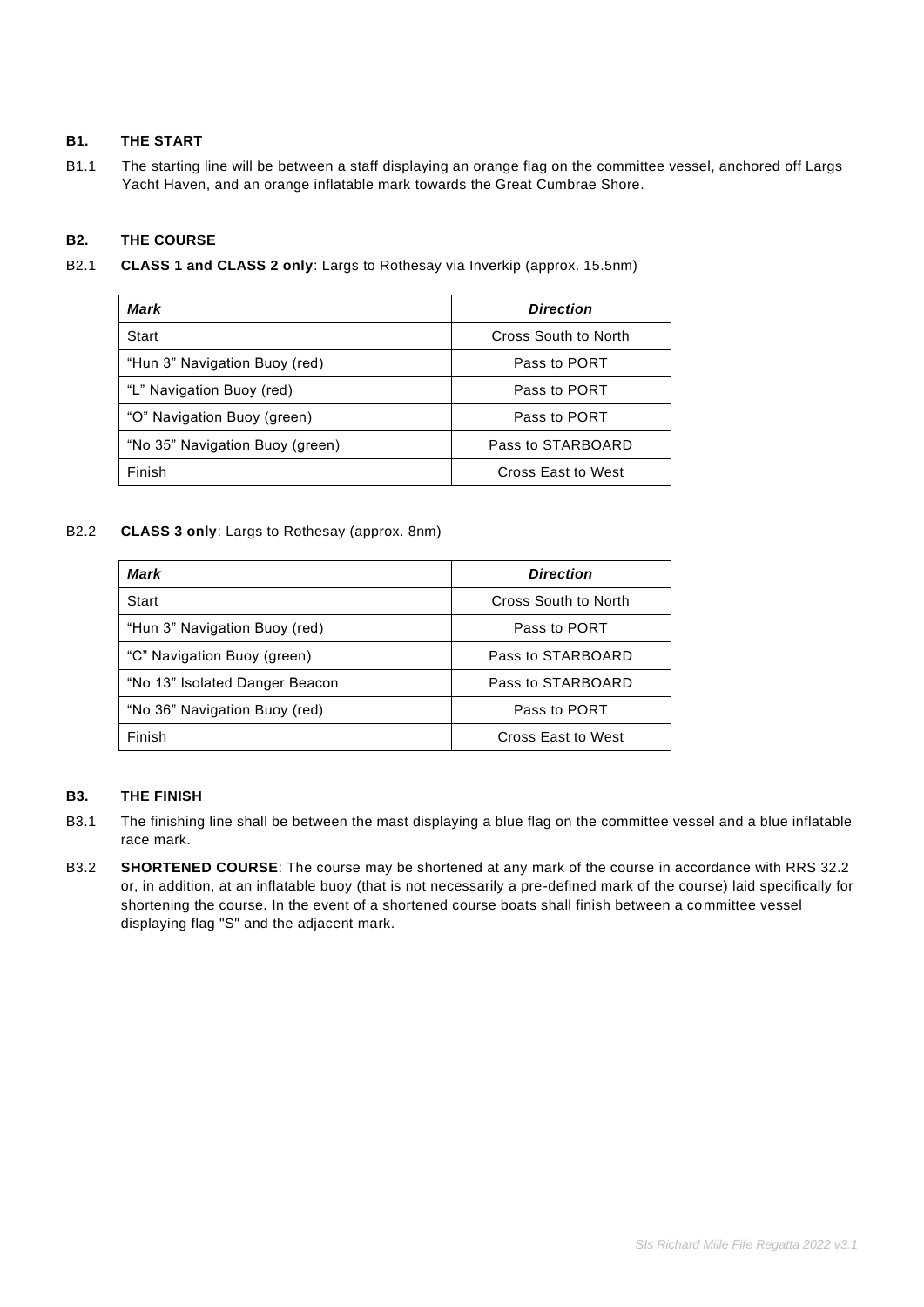# **Appendix C - THE KYLES RACE**



*Diagrams are not to scale and should not be used for navigation. See Admiralty Chart SC2131 for more accurate information*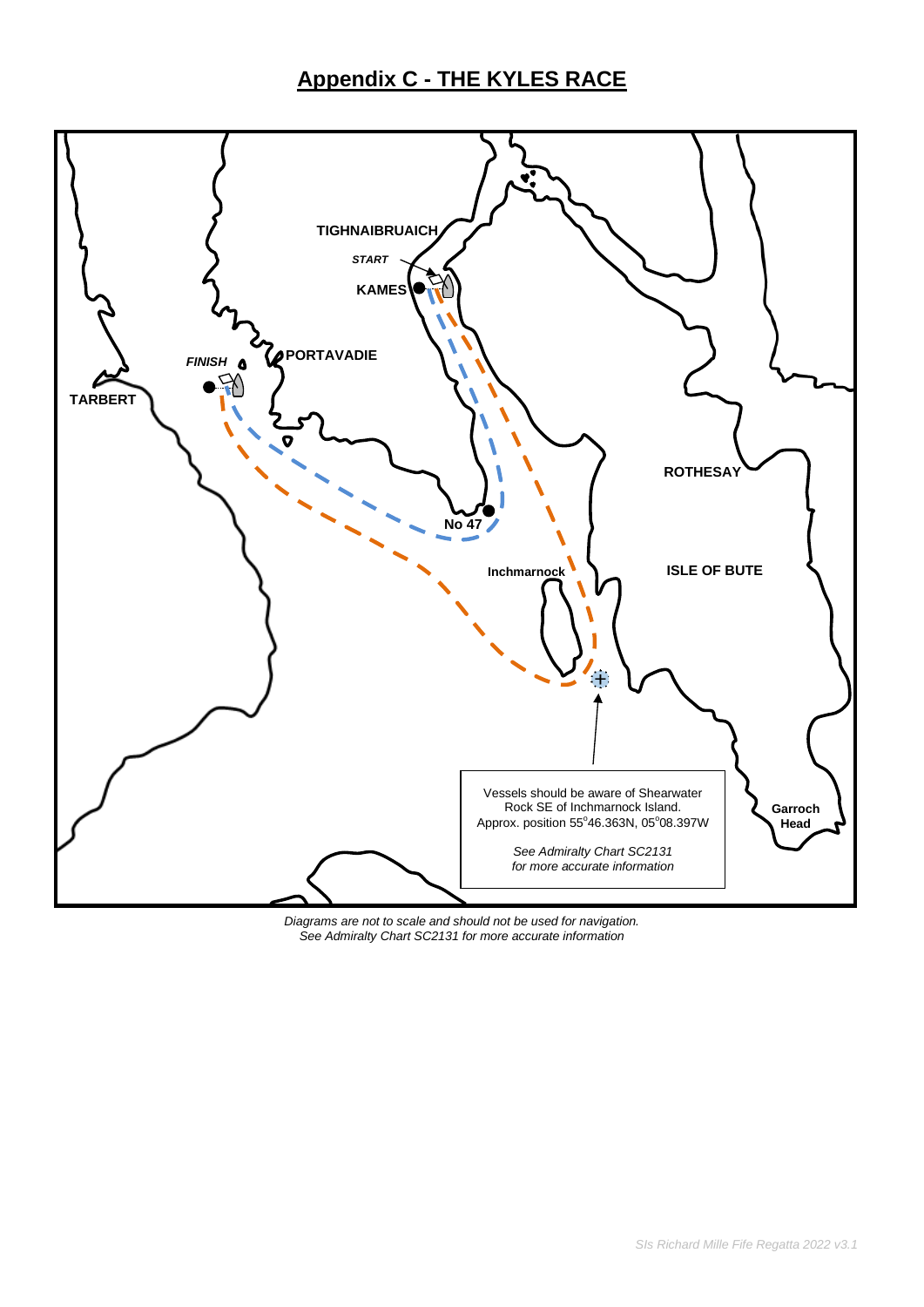# **C1. THE START**

C1.1 The starting line will be between the mast displaying an orange flag on the committee vessel, anchored off Kames, and an orange inflatable mark.

# **C2. THE COURSE**

C2.1 **CLASS 1 and CLASS 2 only**: Kames to Portavadie via Inchmarnock (approx. 17nm)

| Mark               | <b>Direction</b>     |
|--------------------|----------------------|
| Start              | Cross North to South |
| Inchmarnock Island | Pass to STARBOARD    |
| Finish             | Cross South to North |

## C2.2 **CLASS 3 only**: Kames to Portavadie (approx. 11nm)

| Mark                        | <b>Direction</b>     |
|-----------------------------|----------------------|
| Start                       | Cross North to South |
| No 47 Navigation Buoy (red) | Pass to STARBOARD    |
| Finish                      | Cross South to North |

## **C3. THE FINISH**

- C3.1 The finishing line shall be between the mast displaying a blue flag on the committee vessel and a blue inflatable race mark.
- C3.2 **SHORTENED COURSE**: The course may be shortened at any mark of the course in accordance with RRS 32.2 or, in addition, at an inflatable buoy (that is not necessarily a pre-defined mark of the course) laid specifically for shortening the course. In the event of a shortened course boats shall finish between a committee vessel displaying flag "S" and the adjacent mark.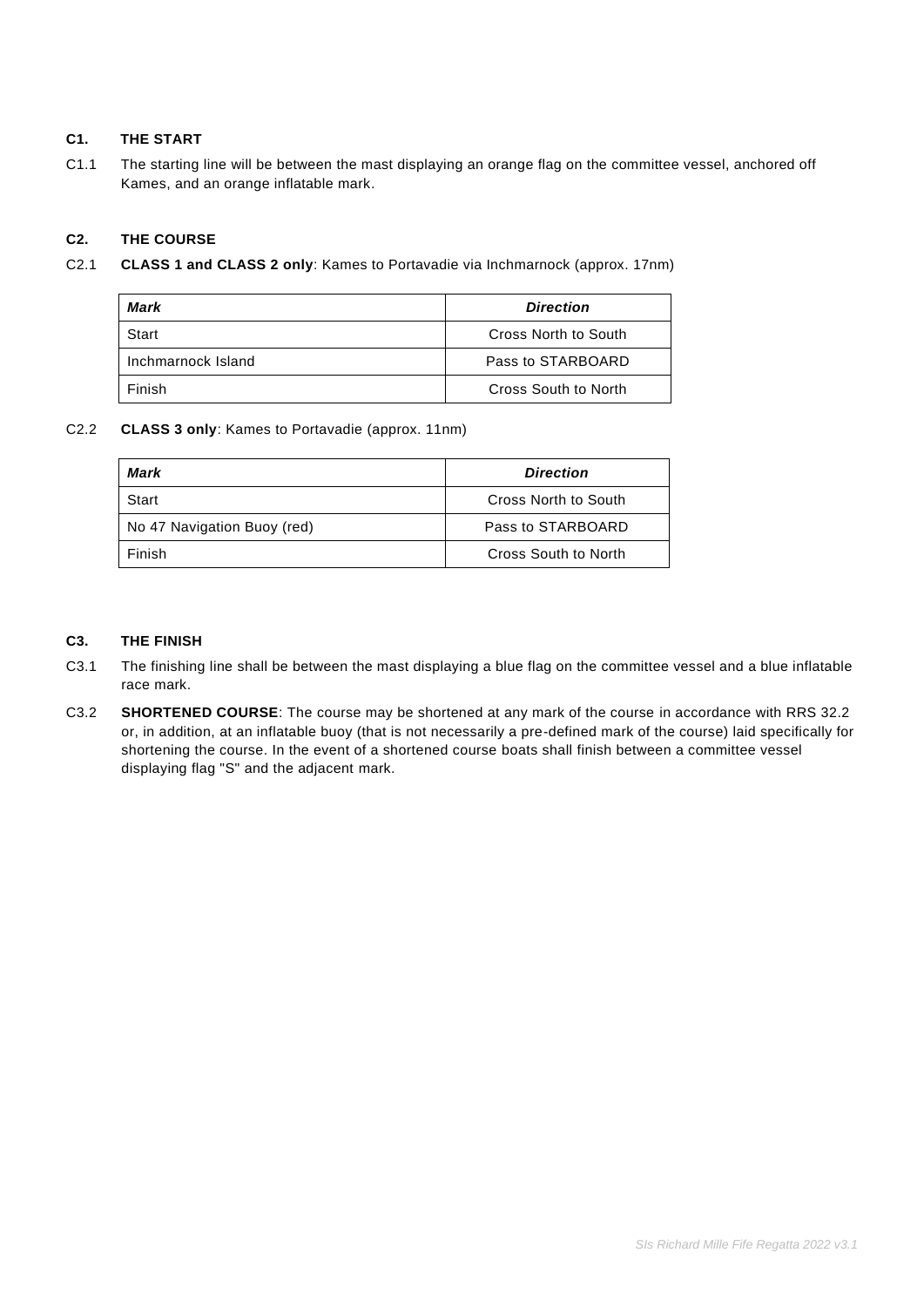**Appendix D - THE BUTE RACE**

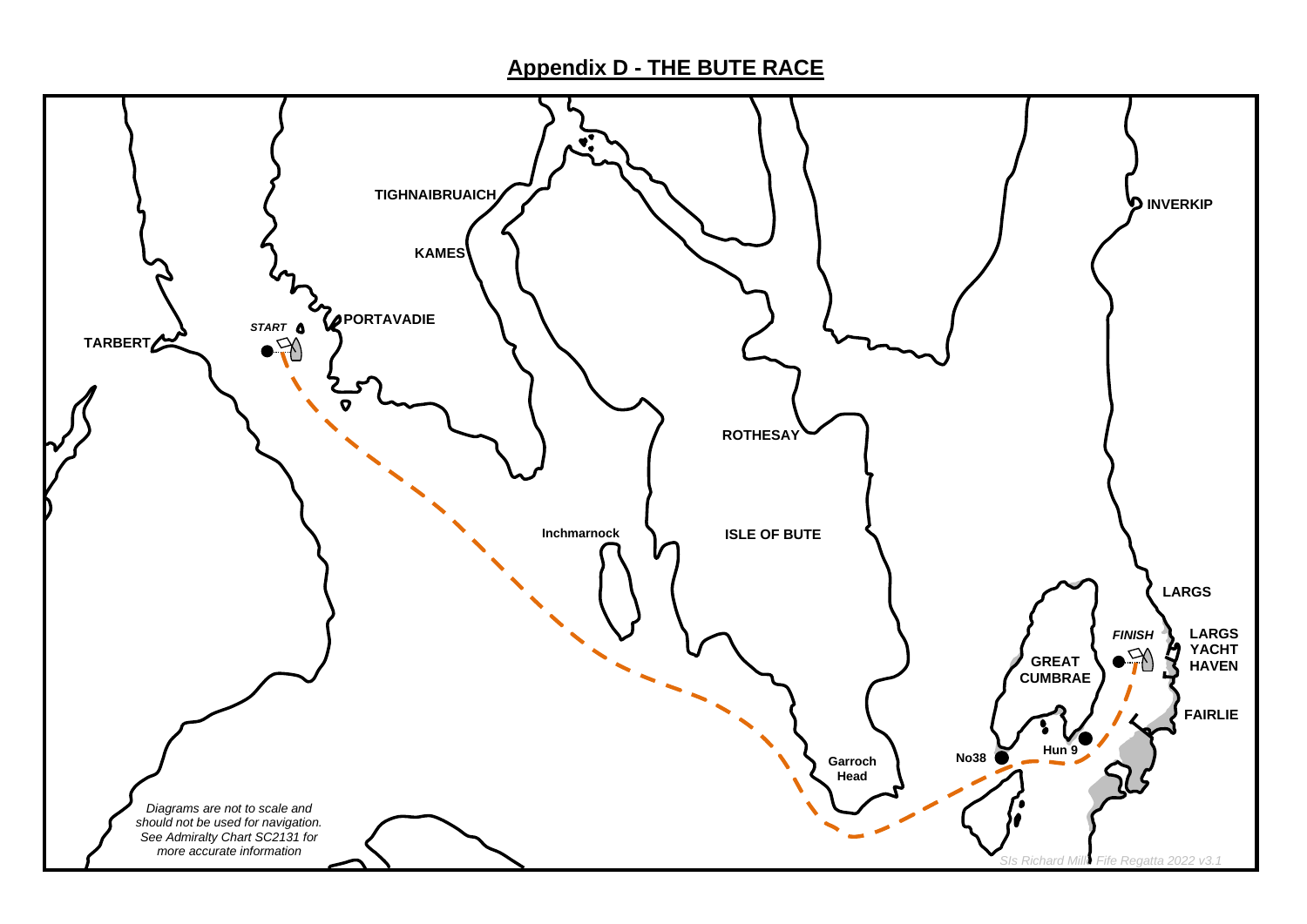# **D1. THE START**

D1.1 The starting line will be between the mast displaying an orange flag on the committee vessel, anchored between Tarbert and Portavadie Marina, and an orange inflatable mark**.**

# **D2. THE COURSE.** Portavadie to Largs via Garroch Head (approx. 20nm)

| Mark                          | <b>Direction</b>            |  |
|-------------------------------|-----------------------------|--|
| Start                         | Cross North to South        |  |
| "Inchmarnock Island"          | Pass to PORT                |  |
| "Isle of Bute"                | Pass to PORT                |  |
| "No 38" South Cardinal Buoy   | Pass to PORT                |  |
| "Hun 9" Navigation Buoy (red) | Pass to PORT                |  |
| Finish                        | <b>Cross South to North</b> |  |

# **D3. THE FINISH**

- D3.1 The finishing line shall be between the mast displaying a blue flag on the committee vessel and a blue inflatable race mark.
- D3.2 **SHORTENED COURSE**: The course may be shortened at any mark of the course in accordance with RRS 32.2 or, in addition, at an inflatable buoy (that is not necessarily a pre-defined mark of the course) laid specifically for shortening the course. In the event of a shortened course boats shall finish between a committee vessel displaying flag "S" and the adjacent mark.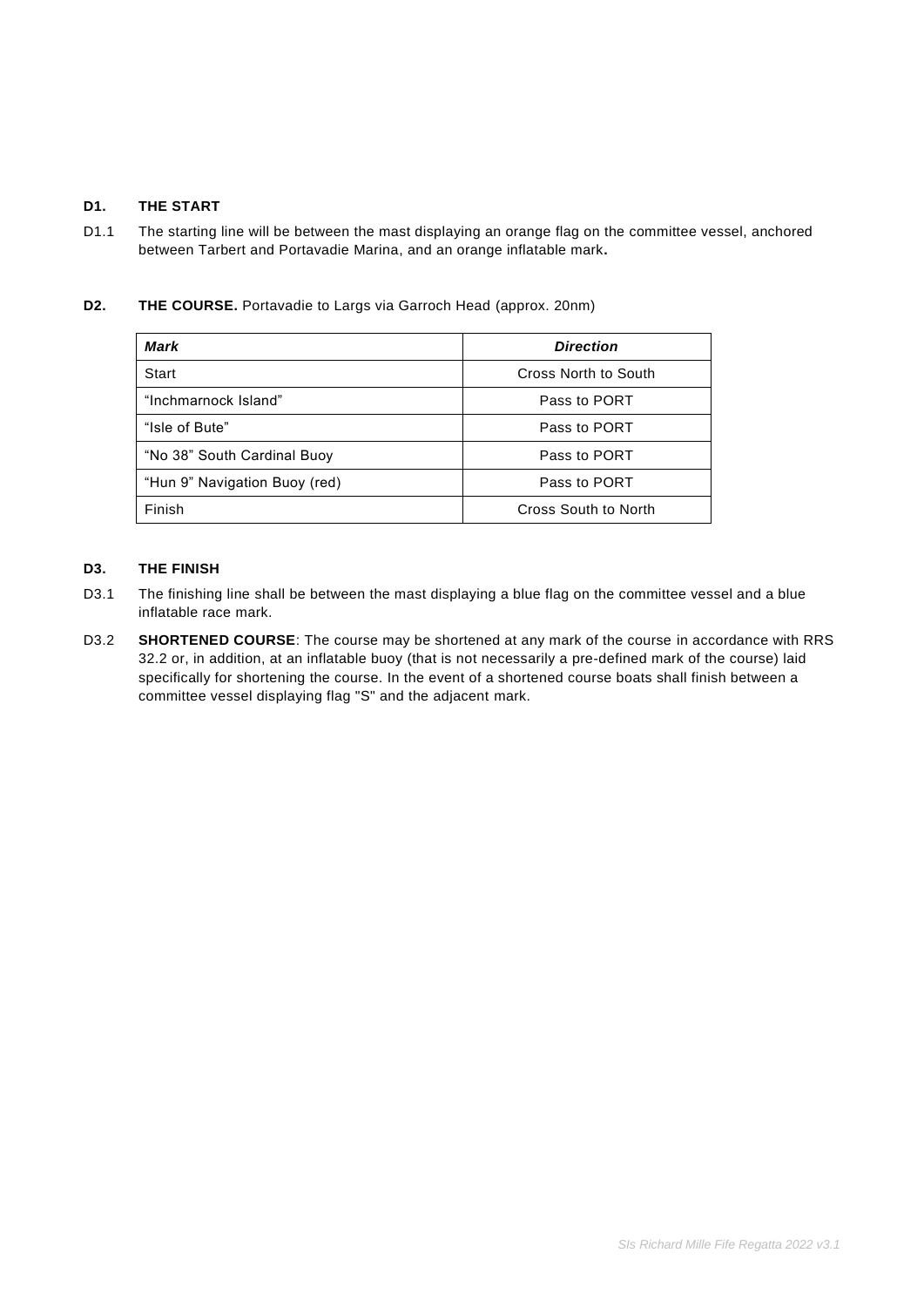# **Appendix E - THE KING'S COURSE**



*Diagrams are not to scale and should not be used for navigation. See Admiralty Chart SC2131 for more accurate information*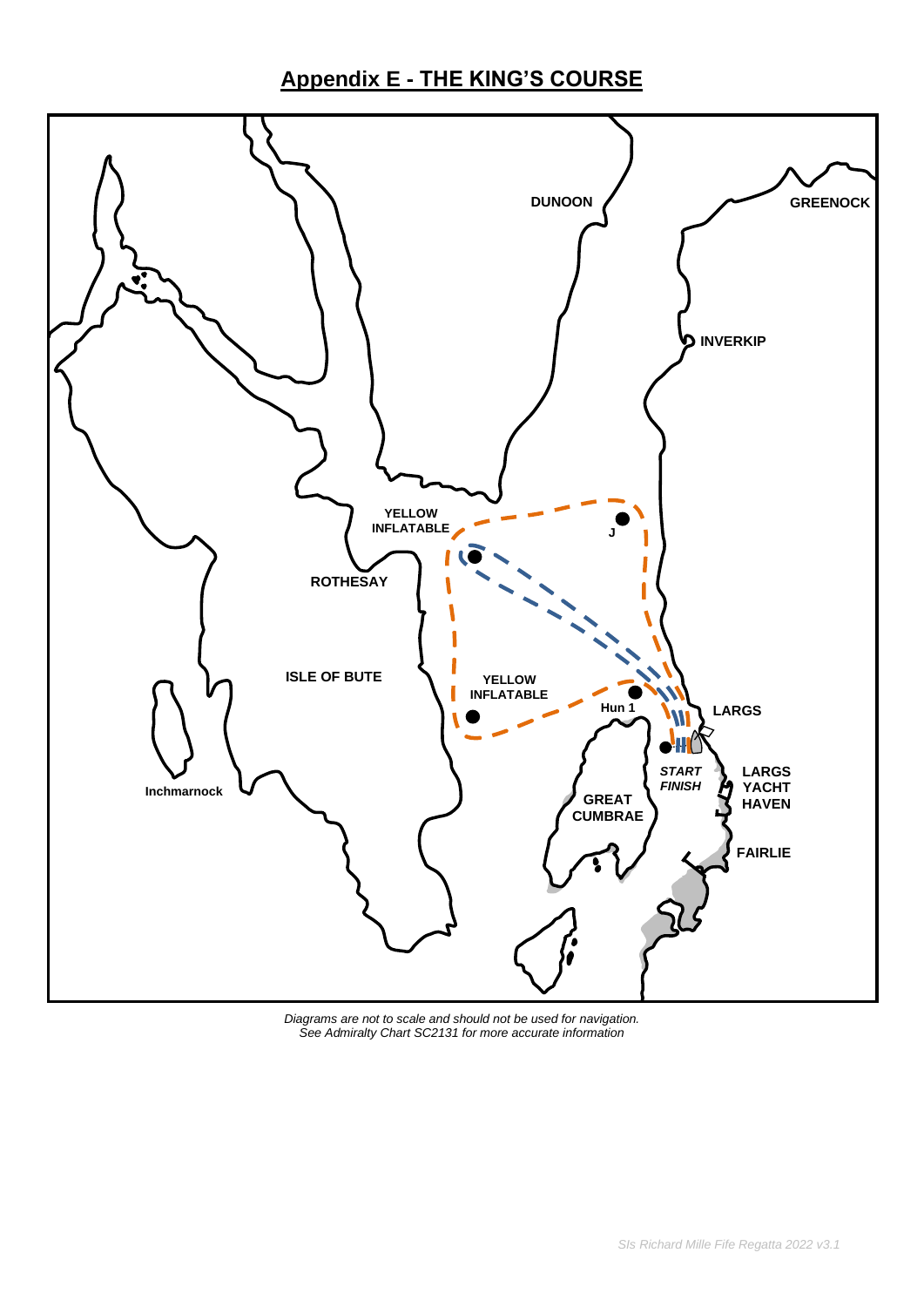# **E1. THE START**

E1.1 The starting line will be between a staff displaying an orange flag on the committee vessel, anchored in Largs Bay to the North of Largs Pier and an orange inflatable mark.

# **E2. THE COURSE**

E2.1 **CLASS 1 and CLASS 2 only**: The first round of the "King's Course" as sailed in 1891 (approx. 14.5nm)

| Mark                                                                                     | <b>Direction</b>     |  |
|------------------------------------------------------------------------------------------|----------------------|--|
| Start                                                                                    | Cross South to North |  |
| "J" Navigation Buoy (red)                                                                | Pass to PORT         |  |
| Yellow Inflatable Race Mark<br>(approx. position $55^{\circ}50.6$ N, $05^{\circ}00.0$ W) | Pass to PORT         |  |
| Yellow Inflatable Race Mark<br>(approx. position $55^{\circ}47.5N$ , $05^{\circ}00.0W$ ) | Pass to PORT         |  |
| "Hun1" Navigation Buoy (yellow)                                                          | Pass to STARBOARD    |  |
| Finish                                                                                   | Cross North to South |  |

E2.2 **CLASS 3 only**: The Second round of the "Kings Course" as sailed in 1891 (approx. 10 nm)

| Mark                                                                                     | <b>Direction</b>     |
|------------------------------------------------------------------------------------------|----------------------|
| Start                                                                                    | Cross South to North |
| "Hun1" Navigation Buoy (yellow)                                                          | Pass to PORT         |
| Yellow Inflatable Race Mark<br>(approx. position $55^{\circ}50.6N$ , $05^{\circ}00.0W$ ) | Pass to PORT         |
| "Hun1" Navigation Buoy (yellow)                                                          | Pass to STARBOARD    |
| Finish                                                                                   | Cross North to South |

## **E3. THE FINISH**

- E3.1 The finishing line shall be between the mast displaying a blue flag on the committee vessel and a blue inflatable race mark.
- E3.2 **SHORTENED COURSE**: The course may be shortened at any mark of the course in accordance with RRS 32.2 or, in addition, at an inflatable buoy (that is not necessarily a pre-defined mark of the course) laid specifically for shortening the course. In the event of a shortened course boats shall finish between a committee vessel displaying flag "S" and the adjacent mark.